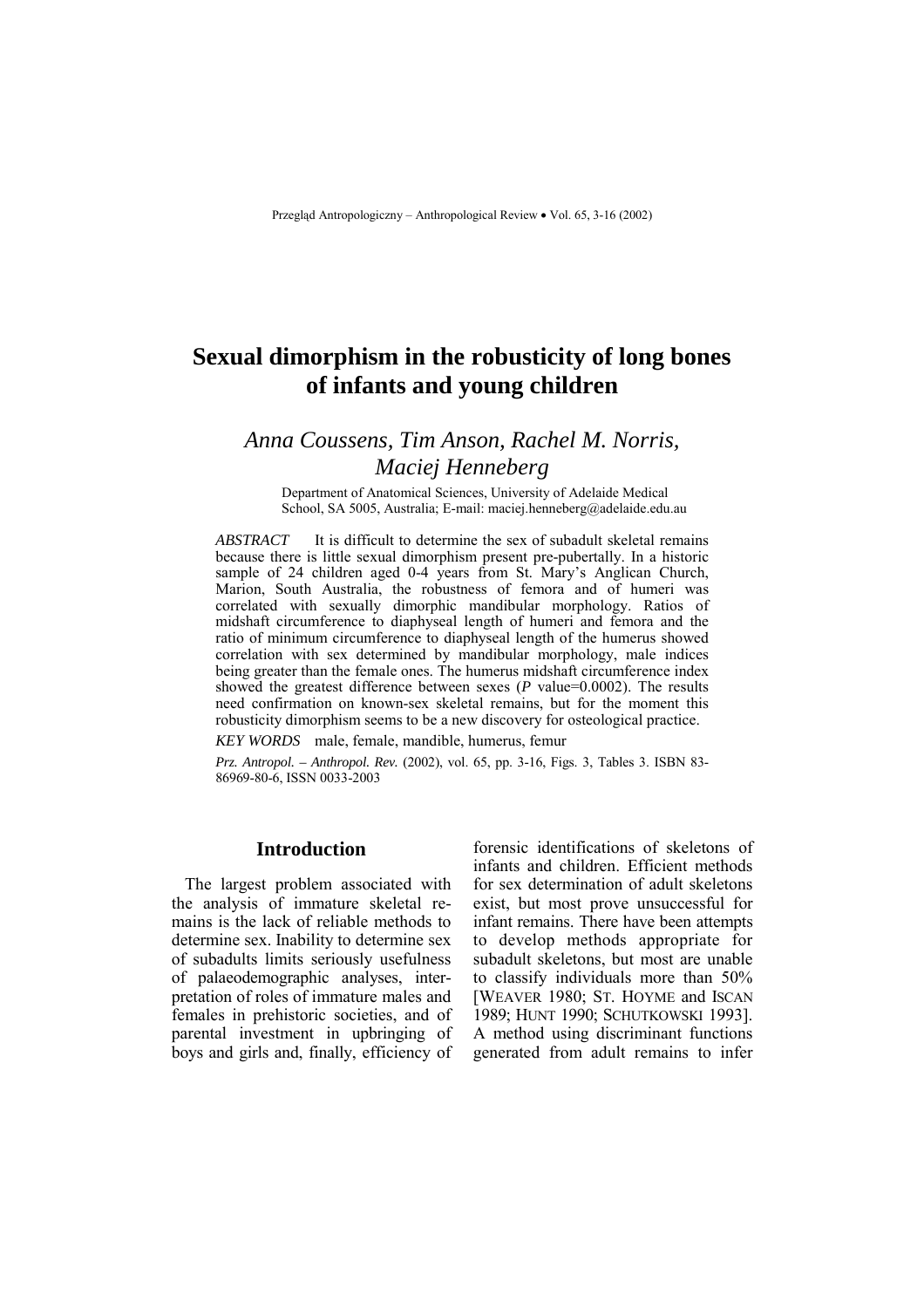sex from subadult permanent dentition has been suggested [RÖSING 1983], with high levels of reliability (85-95%). These figures, however, are based on the percentage of adults correctly classified, as the sex of the subadults in the study was unknown. It is obviously applicable only to the skeletal material with sufficiently well preserved dentition.

Limited availability of large skeletal samples of subadult remains of known age and sex is a hindrance to developing accurate methods and many studies are based on small sample sizes [SCHUTKO-WSKI 1993; WEAVER 1980; SUNDICK 1977, STEYN and HENNEBERG 1996; MOLLESON and CRUSE 1998]. Recently, LOTH and HENNEBERG [2001] proposed a method of sexing skeletal remains of young children with 81% accuracy using the mandible, based on a collection of known age and sex (the Dart Collection at the University of the Witwatersrand). This method has yet to be tested.

The fragmentary nature of subadult skeletons may limit efficiency of sexing by dentition, mandibular or pelvic morphology alone. Furthermore, sexual dimorphism in children is slight and the more ways there are of determining sex, the more likely a positive classification can be made [RATHBUN and BUIKSTRA 1984]. This is of specific importance for (1) forensic cases, where sex determination will reduce the uncertainty of the identification process by about half, and (2) by adding to the limited information associated with subadult samples, allowing reasonable conclusions to be drawn regarding the organization of past populations [SCHEUER and BLACK 2000].

DNA analysis of ancient bones has been used to provide sexual diagnosis of subadult remains [FAERMAN *et al*. 1997;

PALMIROTTA *et al*. 1997; CIPOLLARO *et al*. 1998]. However, these methods are still in development and sex determination of subadult remains proves less successful than that of adults. Sex determination is based on nuclear DNA that is preserved in smaller quantities than mitochondrial DNA and thus is often unrecoverable from archeological remains. It is also an expensive procedure that is not routinely available to archeologists. Therefore, although developments in DNA analysis provide new methods of determining sex of subadult remains, there is still the need for quick, skeletal-based methods.

Individuals experience two periods of sexual differentiation throughout their lives. The initial stage is during fetal development to primarily differentiate secondary sexual characteristics while tertiary sexual characters may be less strongly altered. The second is during puberty and this has a much greater effect on skeletal morphology [SCHEUER and BLACK 2000]. Both of these periods of change are associated with endocrine activity. In fetal males, sex differentiation of soft tissues is a direct result of significant prenatal testosterone secretion [WEAVER, 1980]. These hormone differences could therefore produce differences in male and female skeletons due to the hormone receptors at various skeletal sites being exposed to fluctuating hormone levels *in utero* [LOTH and HENNEBERG 2001].

It has been suggested [WEAVER 1980] that characteristics used for sex differentiation in adults could present, though in a slightly modified version, in subadults and therefore similar methods to those used for adults could be successful in subadults. These particularly include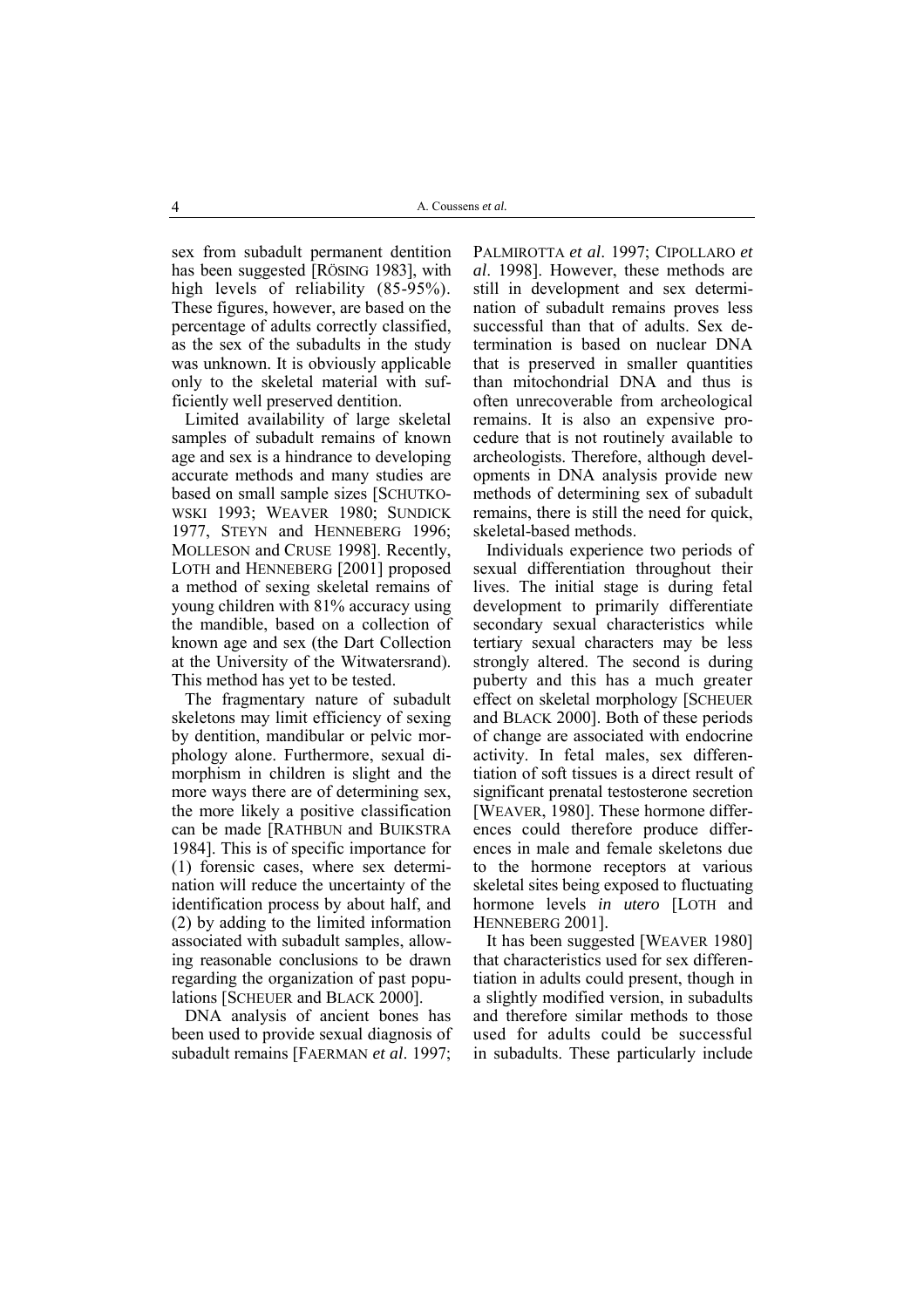characteristics that are not associated with modifications for reproduction at puberty: e.g., robusticity, mandibular morphology, dental development. Since the sexual dimorphism of long bone robusticity is well recognized in adults [SAFONT *et al*. 2000], it may be of value to investigate its presence in children.

In subadults, individual growth plays a greater role in size determination than sex does [MALINA and BOUCHARD 1991], so most of the adult metric methods using absolute dimensions of bones are not appropriate to use on subadults. The robusticity index of a bone is a relative geometric property rather than a size characteristic, such as length. It is described as the percentage of shaft circumference to bone length ratio [ST. HOYME and ISCAN 1989]. At birth, differences between sexes are seen in the greater muscle mass and higher average birth weight of males [MALINA and BOUCHARD 1991]. Boys are continually heavier and taller than girls from birth until about the age 9 years, when girls enter puberty. The greater weight and muscle mass of males may be significantly reflected in their skeletons, with males having a higher robusticity index than females.

Sex determination of adult skeletons achieved by metric analysis of postcranial skeletal elements reduces the subjectivity of sexual diagnosis based on descriptive traits even though these latter may produce rather reliable diagnoses [ST. HOYME and ISCAN 1989]. The use of robusticity analysis should allow for the determination of sex from any type of fragment, however, those of greater density are usually better preserved [SAFONT *et al*. 2000] and these include the diaphyses of long bones.

Any method that could possibly separate the youngest males and females to provide a valuable tool when assessing immature skeletal remains must be investigated. This study therefore examined the possibility that sexual dimorphism is exhibited in the robusticity index of long bones, specifically the femur and humerus, of infants and young children.

#### **Materials and methods**

This study is based on 24 historical subadult skeletons from St Mary's Anglican Church (1847-1925), Marion, South Australia. Individual graves were unmarked thus not allowing for individual identification. There are, however, written records of burials at the Church's Office. The graves were known as 'pauper' burials and belonged to new white settlers of Adelaide who could not afford to buy a burial plot. Hence skeletons of children analyzed here are those of Europeans of low socio-economic status. The records indicate that both male and female infants were buried in unmarked graves. As this study examined skeletal dimensions, it is important that the age of the remains was determined by the eruption and formation of teeth [UBELAKER 1989], which are morphological traits. If age was determined by examining ossification centres [FRANCIS 1939] or diaphyseal lengths of bones, circular reasoning would result, as long bones would be providing both age and experimental data. Since the sex of the remains was not known, the only way to study sexual dimorphism in bone robusticity was to observe a coincidence of values of the robusticity indices with sex determined by another method. The chosen method was sexually dimorphic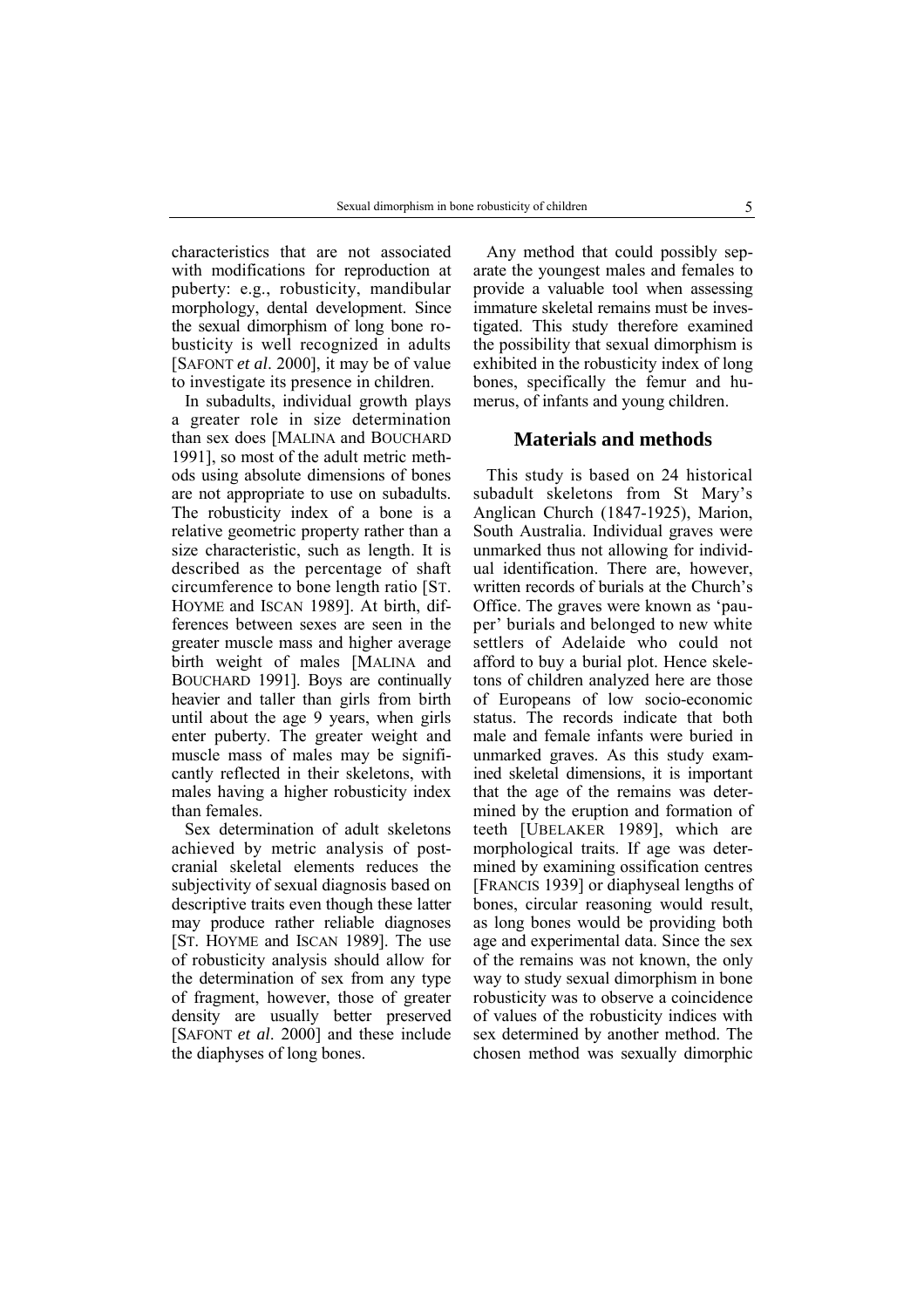mandibular morphology [LOTH and HENNEBERG 2001]. The shape of the inferior border of the mandibular corpus is a descriptive morphological trait which is clearly different from any metric property of the long bones. Although this method only produced 81% accuracy of sexing on a known sex and age sample, the coincidence of higher robusticity indices with male mandibular morphology, and *vice versa* for female traits, should be indicative of the existence of sexual dimorphism in bone robusticity.

Of the 37 children present in the sample, 24 have both an intact mandible and at least one long bone present (Table 1 and 2); these became the basis of the study. Their age did not exceed 24 months, with the exception of one individual whose dental age was 3-4 years. Not every individual in the sample had complete preservation of all four long bones. Dentitions were incomplete due to young age or poor preservation, thus we were unable to use sex determination methods based on dental traits [RÖSING] 1983].

ST. HOYME and ISCAN [1989] state that robusticity is calculated as  $100 \times mid$ shaft circumference/maximum length ratio (C:ML) or 100×epiphyseal width/maximum length ratio (EW:ML). In subadults the long bone epiphyses do not start to fuse with diaphyses until around the age of puberty [BASS 1987], so the metaphyseal width (MW) was used instead. SAFONT *et al*. [2000] showed that the minimal circumference of the humerus (HMC) was the most sexually dimorphic circumference of a long bone in adults. Therefore a robusticity index was also calculated for the humerus as HMC:ML. The femur was measured for

maximum diaphyseal length (ML), metaphyseal width (MW) and midshaft circumference (C), while the humerus had these three measurements plus HMC taken. Measurements were taken for both antimeres, where bones of both sides were preserved. All the circumferences were measured in millimeters by a standard tape, and length and width by sliding calipers, following standard anthropometric techniques. Only intact bones were measured. Therefore, some skeletons may not have had all five indices calculated due to poor preservation of particular bones.

The linear regression of age against robusticity index for a single sex for each bone was calculated, keeping antimeres separate. Results indicated no significant change with age within the range studied (Fig. 1). Therefore age was not taken into account in further analyses. Histograms were created to determine if the indices show asymmetry for each bone and sex (Fig. 2). Since no asymmetry was evident, the mean of left and right sides was calculated for each individual who had bones of both antimeres present. Ultimately, each individual was thus represented by one value of each index for each bone.

The mean, median and standard deviation for each index was calculated in groups determined as having male or female mandibular morphology. As not every individual had each index calculated, most mean comparisons were only based on 20 individuals. The significance of differences between group means was tested by unpaired Student's *t*-test. Histograms were created for robusticity indices for each group to indicate the amount of possible discrimination between sexes.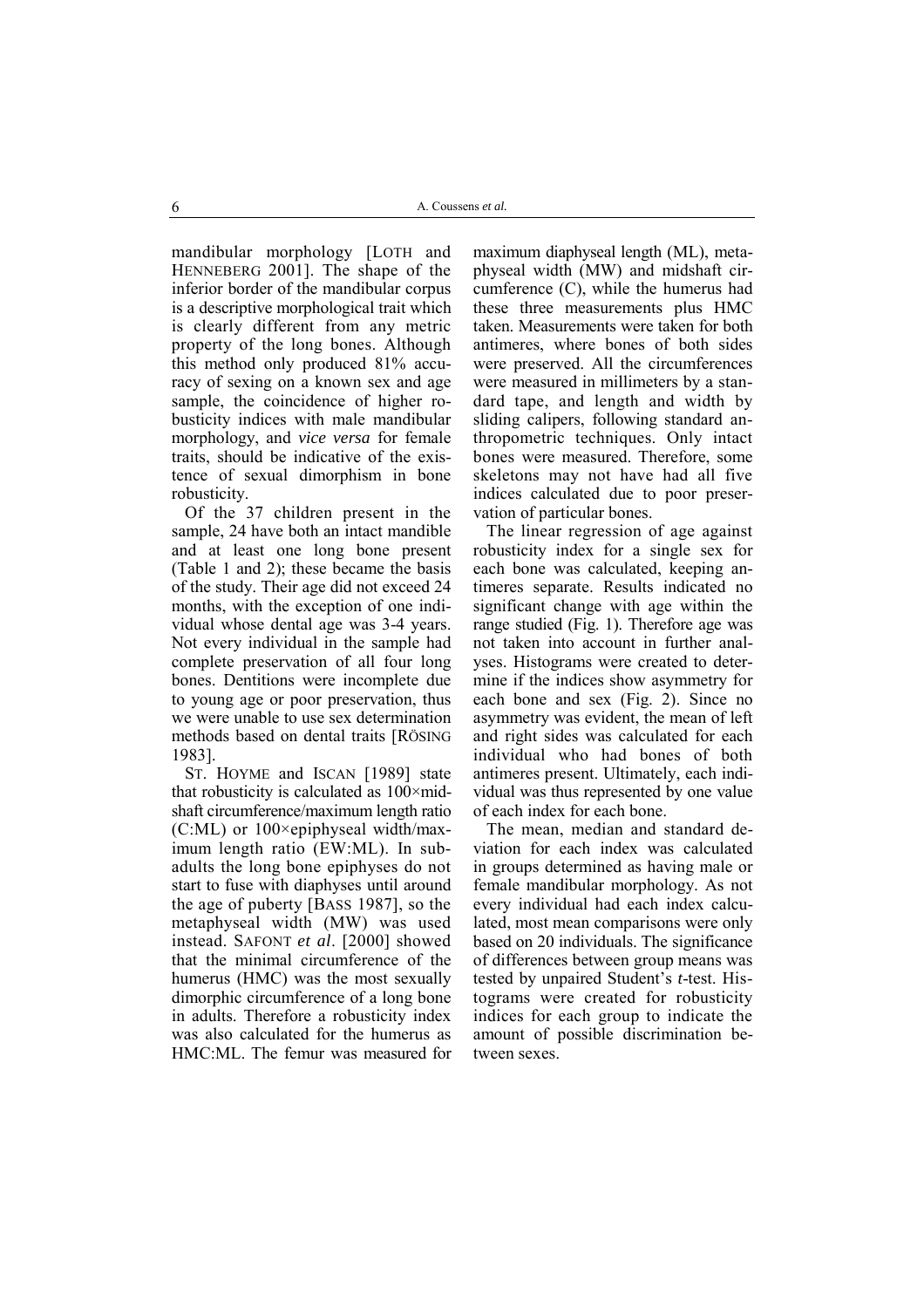

Fig. 1. Plot of selected robusticity indices against age. Note that none of the indices shows significant correlation with age.

#### **Results**

Tables 1 and 2 present a list of the skeletal remains and the measurements taken for each individual. Also listed are the calculated robusticity indices for each antimere and their means. Individuals are listed by mandibular sexually dimorphic morphology and sorted into increasing mean robusticity index of either the femur C:ML or humerus HMC:ML.

Within each putative sex group there is considerable variation, but when listed in order of increasing robusticity index there is an apparent sexual difference. The lowest value for all "female" indices is always smaller than that of the "males" and the largest "male" indices are always larger than those of the "females", with the exception of the femur MW:ML index.

Table 3 shows the mean, standard deviation and median for each of the five indices for male and female bones and the result of the Student's *t*-test. The only means that did not show sexual differentiation were for the humerus metaphyseal (MW:ML) robusticity index. Although the males had a slightly higher mean and median to that of the females, which follows the trend, they were not significantly differentiating. This could be due to the very small sample size, incorrect sex determination through mandibular morphology or just inability of that index to differentiate sex.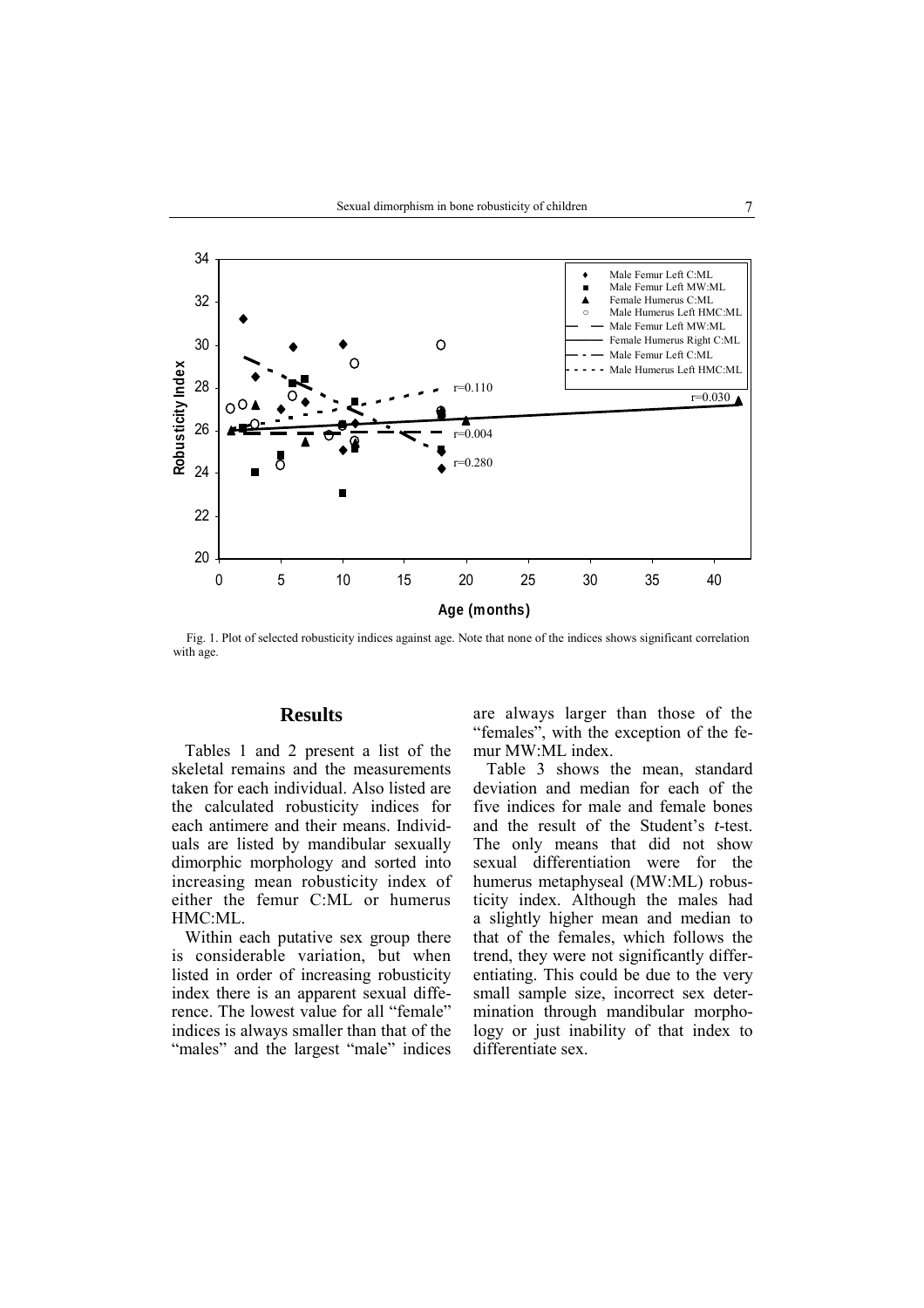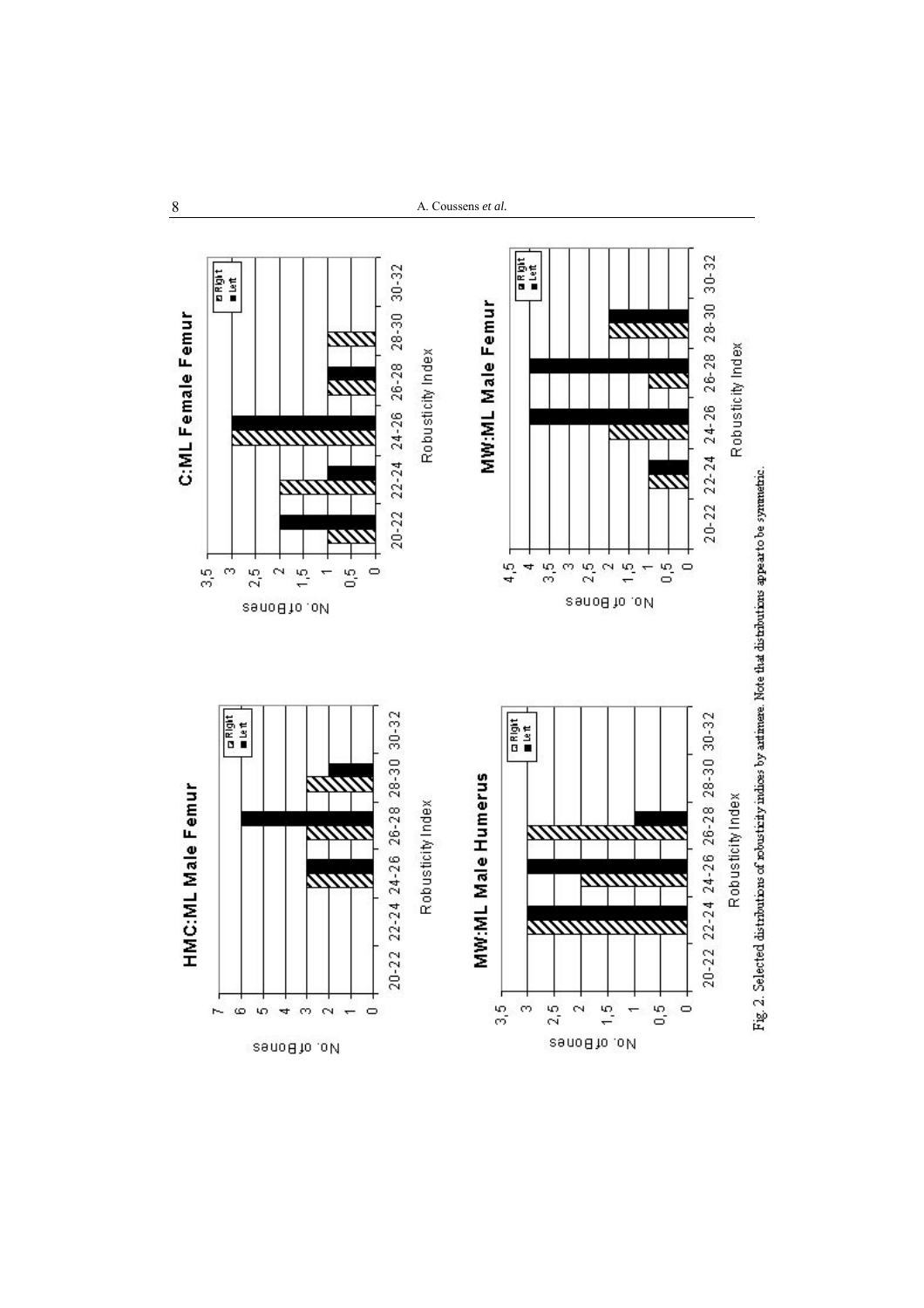|   |       | Width (ML)<br>Diaphyseal |      | Metaphyseal<br>Width (MW) | MAV/ML×100<br>Robusticity |      | Mean<br>MWM    | Circumference<br>Midshat |               |                | C/ML×100<br>Robusticity | Mean<br>C/ML   | Circumference<br>Minimal |                | HMC/ML×100<br>Robusticity |      | Mean<br>HMC/M |
|---|-------|--------------------------|------|---------------------------|---------------------------|------|----------------|--------------------------|---------------|----------------|-------------------------|----------------|--------------------------|----------------|---------------------------|------|---------------|
|   |       |                          |      |                           | Index                     |      | $\overline{a}$ | Θ                        |               |                | Index                   |                | (HMC)                    |                | Index                     |      | $\mathbf{r}$  |
|   | 两     | H                        | 凶    | ı                         | ¤                         | H    |                | 两                        | H             | 凶              | H                       |                | 凶                        | ᆸ              | 凶                         | H    |               |
|   | 826   | 83.7                     |      |                           |                           |      |                | 21.0                     | 21.0          | 254            | 25.1                    | 253            | នី                       | 20.0           | 24.2                      | 23.9 | 241           |
|   | 83    | 64.7                     |      | $\overline{171}$          |                           | š    | 264            | 16.0                     | 28            | 2SS            | 27.8                    | 266            | នី                       | 16.0           | 29                        | 24.7 | 243           |
|   | 121.0 | 120.5                    |      |                           |                           |      |                | 32.0                     | 310           | 264            | 25.7                    | 261            | 30.0                     | 29.0           | 24.8                      | 24.1 | 24.4          |
|   | 1003  | g                        | 22.7 | 219                       | 22.6                      | 22.1 | 223            | 27.0                     | 26.0          | 269            | 262                     | 26.6           | 25.0                     | 24.0           | 24.9                      | 24.2 | 24.5          |
|   | ě     |                          |      |                           |                           |      |                | š                        |               | 26.0           |                         | 26.0           | S                        |                | 252                       |      | 252           |
|   | 662   | 36                       | 157  | 164                       | 23.7                      | 24.7 | 242            | 28.0                     | 280           | 272            | 27.1                    | ្ត             | 17.0                     | 17.0           | 25.7                      | 256  | 25.6          |
|   | 1425  |                          |      |                           |                           |      |                | 200                      | 28.0          | 274            |                         | Ξ              | 27.0                     | 26.0           | 26.0                      |      | 26.0          |
| ≍ | 51    | 657                      |      | 16.8                      |                           | 25.6 | 25.6           | 17.0                     | 17.0          | 26.1           | 259                     | 26.0           | $^{50}$                  | $\frac{60}{2}$ | 24.6                      | 24.4 | 24.5          |
| × | 72.2  |                          | Š    |                           | 23                        |      | 229            | 20                       | 20.0          | 277            |                         | ã              | 280                      | 28.0           | 24.9                      |      | 249           |
| × | 83.5  | 24                       | 22.4 |                           | 268                       |      | 26.8           | 210                      | 20            | g              | 27.9                    | ្ត             | 21.0                     | 21.0           | 25.1                      | ă    | 253           |
| × |       | 725                      |      | 17.0                      |                           | 23.4 | $^{13}$        |                          | 21.0          |                | 29.0                    | 29.0           | ,                        | $^{20}$        |                           | 262  | 262           |
| ≍ | 857   | SS <sub>3</sub>          |      | 36                        |                           | 229  | 229            | 24.0                     | 34.O          | 28.0           | 281                     | 28.0           | 23.0                     | 22.0           | 26.8                      | 25.7 | 263           |
| ≍ | 587   | SO <sub>0</sub>          | 28   |                           | 23.5                      |      | 23.5           | 291                      | 591           | 273            | 27.1                    | 2 <sup>n</sup> | š                        | SS             | 264                       | 263  | 263           |
| ≍ |       | 80                       |      | ĽŠ                        |                           | 24.6 | 24.6           |                          | $\frac{8}{2}$ |                | 302                     | $\frac{2}{30}$ |                          | 17.0           |                           | 27.0 | ្តិ           |
| × | å     | 1005                     | ã    |                           | 226                       |      | 22.6           | 28.0                     | 28.0          | $\frac{1}{28}$ | 279                     | 2810           | 27.0                     | 27.0           | 27.1                      | 269  | 27.0          |
| × |       | å                        | 173  | 173                       |                           | å    | 23.5           | 210                      | 21.0          |                | 28.6                    | 28.6           | ឱ្                       | 2010           |                           | 27.2 | 272           |
| ¥ | 202   | 79.7                     | 210  |                           | 264                       |      | 264            | 24.0                     | 23.0          | 202            | 289                     | 29.5           | 23.0                     | 22.0           | 289                       | 27.6 | 283           |
|   | 3     | 394                      | 23.2 | 23.4                      | 26.0                      | 262  | 261            | 28.0                     | 28.0          | 314            | 313                     | 313            | 26.0                     | 26.0           | 29.1                      | 29.1 | 291           |
|   | 808   |                          | 21.6 |                           | 26.7                      |      | 26.7           | 25.0                     |               | 20             | ٠                       | ខ្ល            | 24.0                     | ٠              | 29.7                      |      | 29.7          |
|   | 1002  | 1002                     | 24.9 | 24.9                      | 24.9                      | 24.9 | 24.9           | 31.0                     | $\frac{2}{3}$ | 20             | 20                      | 20             | 20.0                     | 30.0           | 29.9                      | 29   | 29.9          |

 $^{\bullet}$  As determined from mandfoular morphology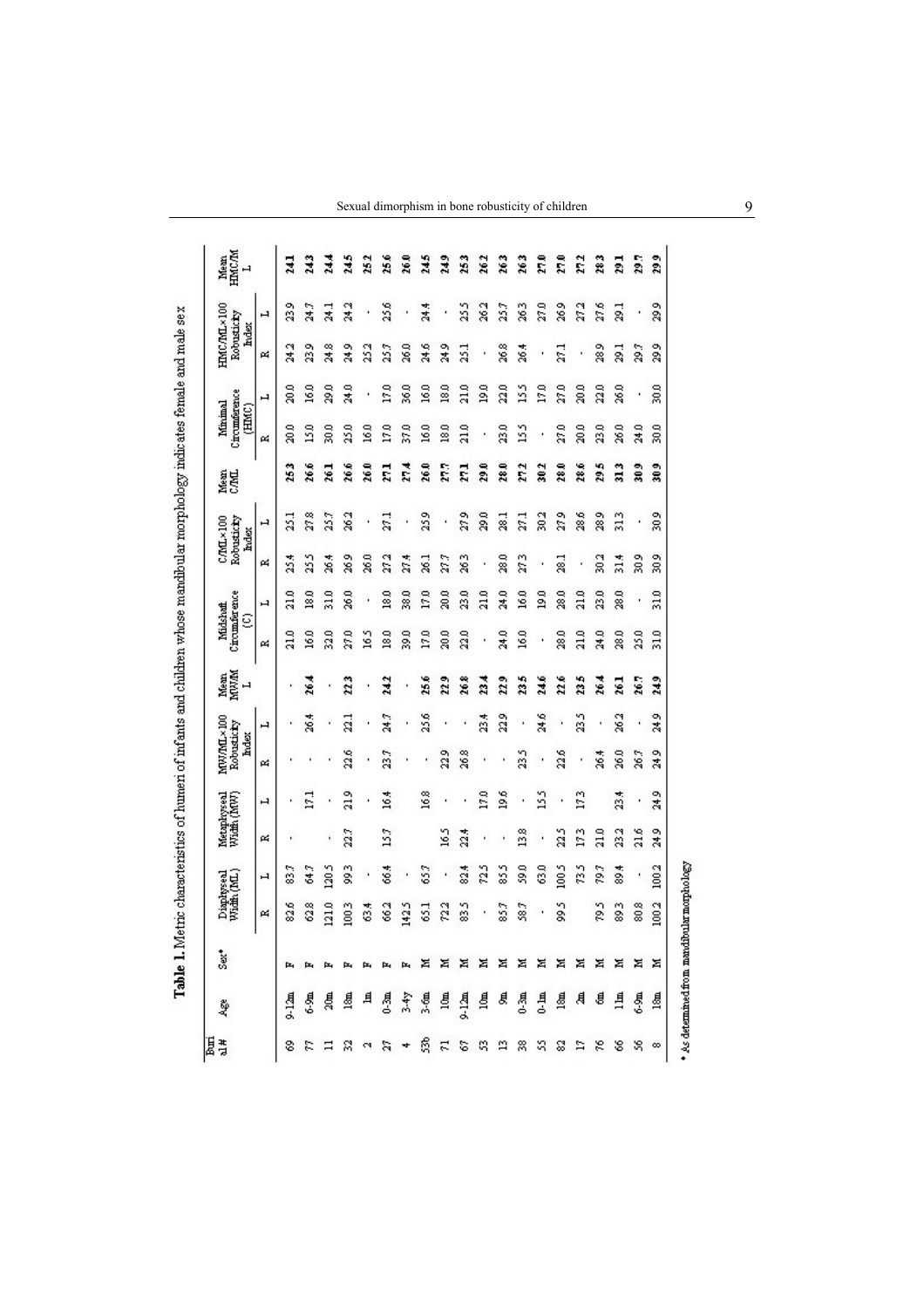| Punal # |                                                                                    | ¥<br>Sex                  | Diaphyseal Length<br>(PMI) |       | Metaphyseal Width<br>(MW) |                  | Robusticity Index<br>MWML×100 |                | <b>MWWIL</b><br>Mean | Circumference (C)<br>Midshaft |      | Robusticity Index<br>COML×100 |           | Mean<br><b>CAML</b> |
|---------|------------------------------------------------------------------------------------|---------------------------|----------------------------|-------|---------------------------|------------------|-------------------------------|----------------|----------------------|-------------------------------|------|-------------------------------|-----------|---------------------|
|         |                                                                                    |                           | 囜                          | H     | 囜                         | L                | α                             | $\overline{1}$ |                      | 囜                             | T    | 囜                             | ᅴ         |                     |
|         |                                                                                    |                           | ຊິ                         | 1360  | ٠                         | 338              | ٠                             | 21.7           | 21.                  | 94<br>N                       | 34.0 | $\frac{2}{3}$                 | 21.8      | $\frac{2}{3}$       |
|         |                                                                                    |                           | 1895                       | 1915  | 46.1                      |                  | 24.3                          |                | 243                  | 42.0                          | 42.0 | 22.2                          | 21.9      | ដី                  |
|         |                                                                                    |                           | 126.1                      | 127.5 | 26.5                      | t,               | 21.0                          |                | 210                  | 29.0                          | 29.0 | 23.0                          | 22.7      | $^{229}$            |
|         |                                                                                    |                           | 72.1                       | 72.6  |                           |                  | ï                             | ï              | ï                    | 18.0                          | 18.0 | 25.0                          | 24.8      | 24.9                |
|         |                                                                                    |                           | $\frac{1000}{2000}$        | S66   |                           | 20.6             | ï                             | 20.7           | 20.7                 | 25.0                          | 25.0 | 25.0                          | 25.1      | E.                  |
| 23      |                                                                                    |                           | 74.6                       | 74.7  | 18.4                      | 18.5             | 24.7                          | 24.8           | 24.7                 | 30                            | 19.0 | 25.5                          | 25.4      | 25.5                |
|         |                                                                                    |                           | 1326                       | 132.2 | 38.3                      | $\overline{381}$ | 28.9                          | 28.8           | 28.9                 | 37.0                          | 37.0 | 27.9                          | 28.0      | $\overline{1}$      |
|         |                                                                                    |                           | 126.4                      | 128.1 | 32.1                      | $\overline{321}$ | 254                           | 25.1           | 25.                  | $\frac{5}{21}$                | 31.0 | 24.5                          | 24.2      | 244                 |
|         |                                                                                    |                           | 128.0                      | ï     | ï                         | ı                | ×                             | ï              | )                    | 32.0                          | 32.0 | 25.0                          | $\bar{1}$ | 25.0                |
|         |                                                                                    |                           | J                          | 83.7  | $^{50}$                   | 23               | $\blacksquare$                | $\overline{a}$ | 3                    | 21.0                          | 21.0 | $\overline{\phantom{a}}$      | 251       | $\frac{1}{2}$       |
|         |                                                                                    |                           | í,                         | 56    | í.                        | 24.9             | r,                            | 25.2           | 25.                  | ì,                            | 25.0 | ı.                            | 253       | 25.3                |
|         |                                                                                    |                           | 129.3                      | 1318  | ï                         | ł,               | ï                             | ï              | ï                    | 33.0                          | 33.0 | 25.5                          | 25.0      | 25.3                |
|         |                                                                                    |                           | 106.8                      | 106.4 | 28.4                      | 29.1             | 26.6                          | 27.3           | 27.0                 | 28.0                          | 28.0 | 26.2                          | 26.3      | 263                 |
|         | មី ង៉ុ ធ្នូ ខ្ញុំ ប៊ូ ប៊ូ ធ្នូ ធ្នូ ប៊ូ ធ្នូ មួ ធ្នូ ខ្ញុំ ម្តូ ច្នូ មួ ធ្នូ មួ ធ្ | * * * * * * * * * * * * * | 127.6                      | 127.6 |                           | 34.1             | í.                            | 26.7           | $26 -$               | 34.0                          | 34.0 | 26.6                          | 26.6      | 26.6                |
|         |                                                                                    |                           | 95.1                       | 95.1  | 27.0                      | 27.0             | 28.4                          | 28.4           | 28.4                 | 25.0                          | 26.0 | 26.3                          | 27.3      | 263                 |
|         |                                                                                    |                           | 67.6                       | 66.6  | SS                        | 16.0             | 22.9                          | 24.0           | 23.5                 | 30                            | 30   | 281                           | 28.5      | 28.3                |
|         |                                                                                    |                           | 74.0                       | 74.1  | $\overline{181}$          | 18.4             | 24.5                          | 24.8           | 24.6                 | 22.0                          | 20.0 | 29.7                          | 27.0      | 28.4                |
| ದೆ ಸ    |                                                                                    |                           | 93.7                       | 93.7  | 26.4                      | 26.4             | 28.2                          | 28.2           | 28.2                 | 27.0                          | 28.0 | 28.8                          | 29.9      | $\frac{3}{2}$       |
|         |                                                                                    |                           | í                          | 299   | t.                        | 21.0             | r,                            | 26.3           | $^{26}$              | ť,                            | 24.0 | ı,                            | 30.0      | g                   |
|         |                                                                                    |                           | 83.7                       | 33    |                           | 21.7             | r,                            | 26.1           | $^{16}$              | 26.0                          | 25.0 | 31.1                          | ន្ត       | 305                 |

0 A. Coussens *et al.*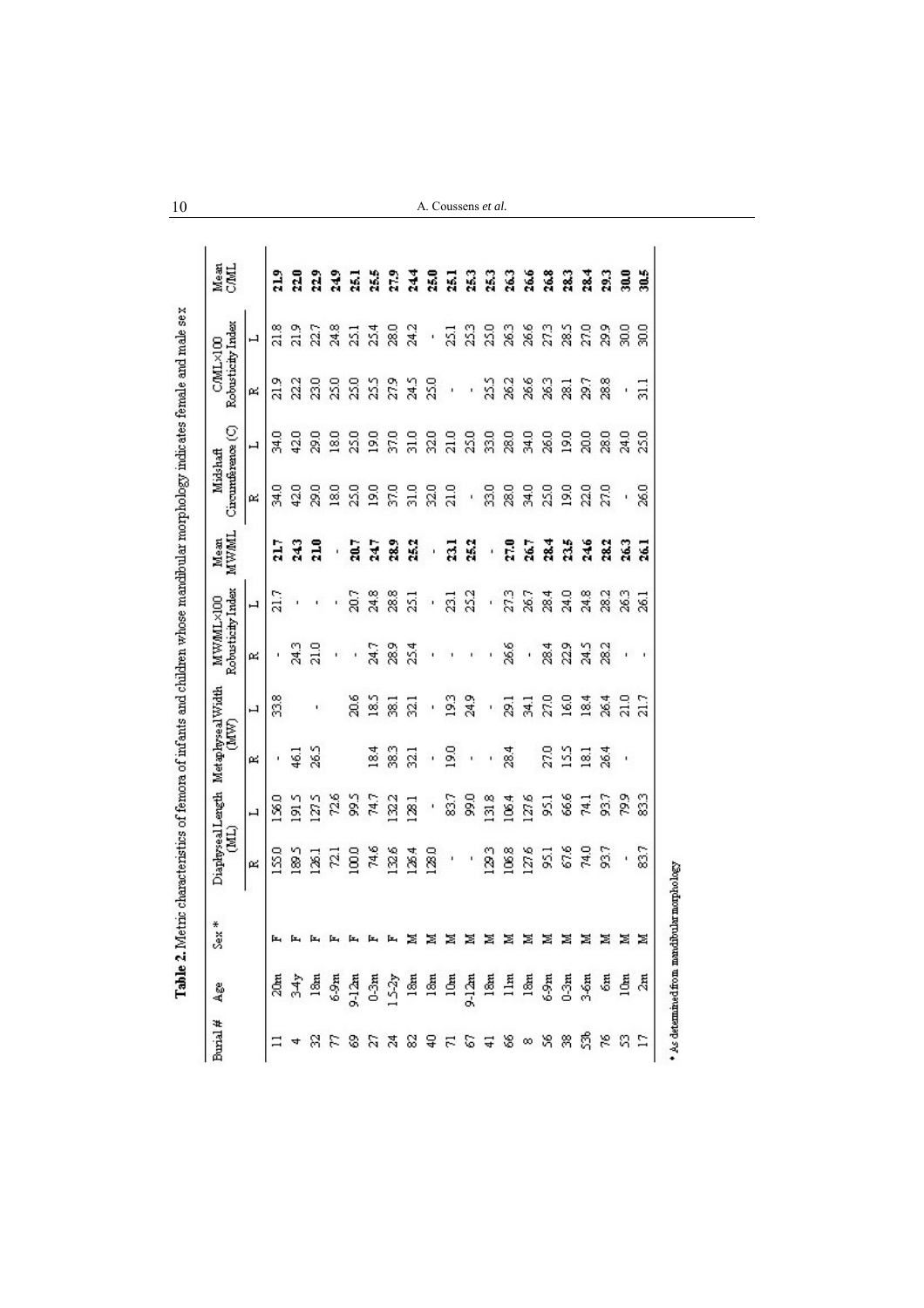|                   | Humerus MW ML |        | Humerus C.ML |        | Humerus HMC.ML |        | Femm MWML |        | Ferrur C.ML |        |
|-------------------|---------------|--------|--------------|--------|----------------|--------|-----------|--------|-------------|--------|
|                   | Females       | Mades  | Females      | Males  | Females        | Males  | Females   | Males  | Females     | Males  |
|                   |               | 9      |              | ≌      |                |        |           |        |             |        |
| <b>Tean</b>       | 24.3          | 24.6   | 264          | 28.8   | 24<br>24       | នី     | 23.5      | 258    | 24.3        | 27.0   |
| Median            | 24.2          | 24.6   | 26.6         | 286    | 24<br>24       | 27.0   | នី        | 26.1   | 24.9        | 26.6   |
|                   | 20            |        | S            |        | S              |        |           |        | 22          |        |
| t Stat            |               | 2      |              |        | å              |        |           | S      |             | 27     |
| P(T<=t) cate-tail |               | 0.4176 |              | 0.0002 |                | 0.0006 |           | 0.0696 |             | 0.0006 |

Table 3. Sexual dimorphism of long bone robusticity indices

The mean femoral metaphyseal index (MW:ML), though clearly indicating a difference between male and female means, has a large standard deviation for the females, which overlaps into the mean of the males. This produces a *P* value of 0.07, which is slightly greater than 5% and reduces the significance of this result. However, there is one female (aged 1.5-2.0 years) who has a large index value and this distorts the results.

Both circumference indices for the humerus clearly indicated sexual differentiation with *P* values of 0.0002 and 0.0006 for midshaft and minimal circumferences, respectively. The median values were very similar to the means, showing that even in this small sample, indices are represented evenly and no one value has distorted the means. They also have the greatest number of standard deviations separating the means of both sexes, being nearly two standard deviations in both cases, clearly indicating a difference between males and females as determined by mandibular morphology. For HMC:ML, females consistently show smaller values than the males, with only three males overlapping into the female range out of 13.

The means for the femur C:ML robusticity index were also significantly differentiating between sexes with the *P* value of the *t*-test being 0.0096. The means were separated by more than one standard deviation and the medians were also similar to the means, although the difference was slightly larger than it was for the humerus. Also, the *P* value for the femur was higher than that of the humerus and this could be due to the one problematic female in the sample, which increased the standard deviation.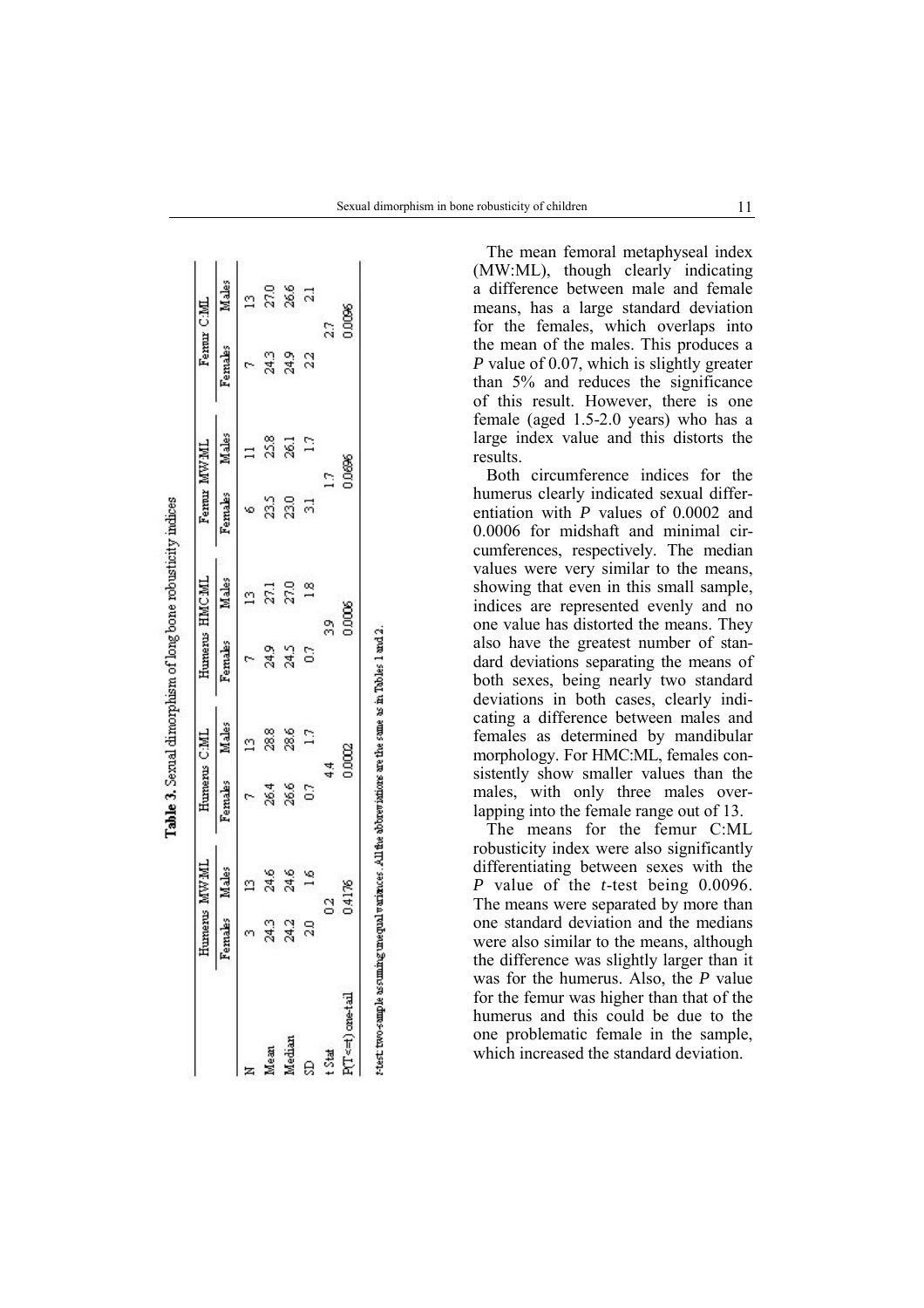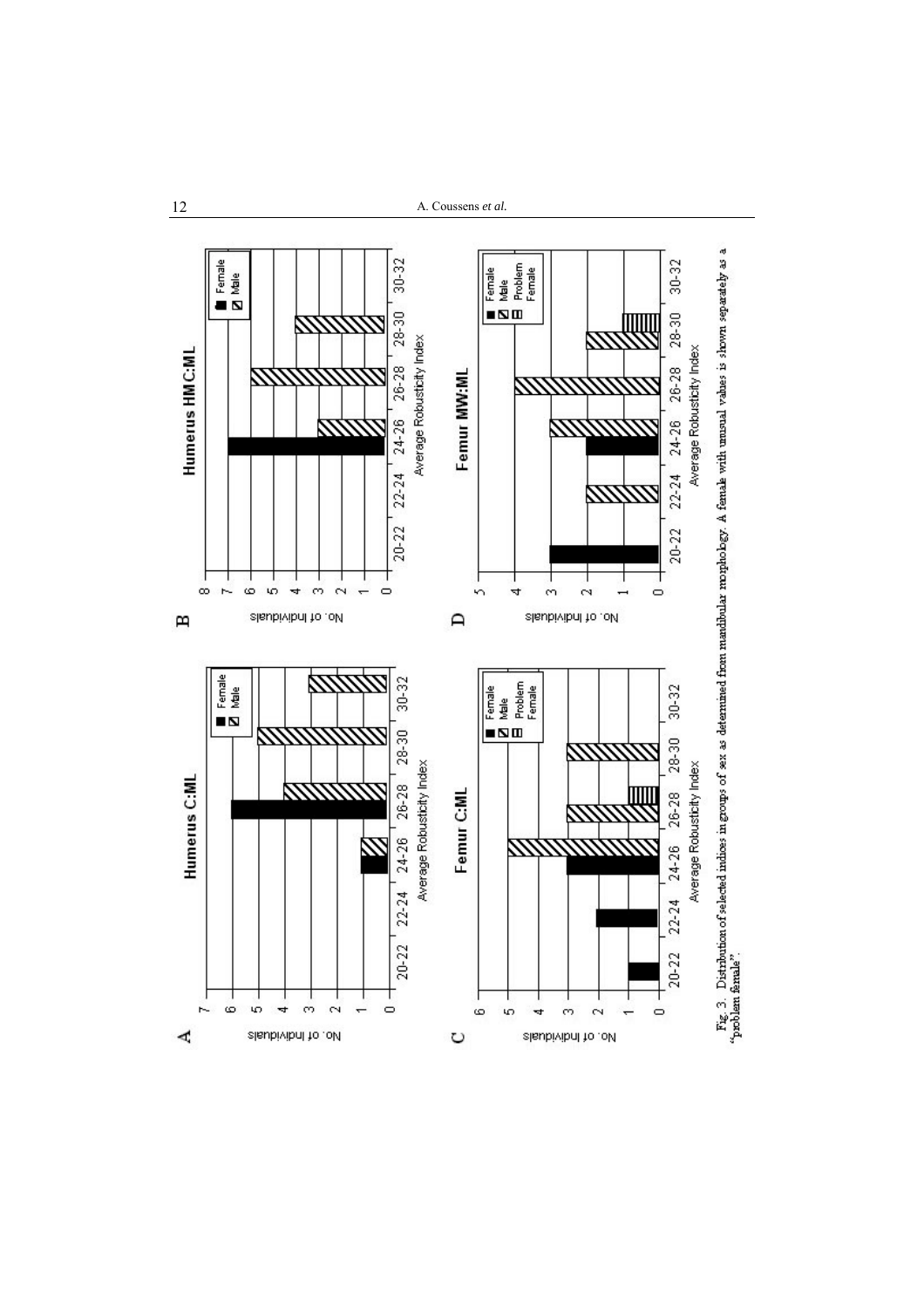Figure 3 shows distribution graphs for the four differentiating indices, though the femur MW:ML is not statistically significant. Overlap is seen in all four graphs, however, there are also significant areas where only one sex is represented. The femur C:ML best separates females and males. It suggests that a femur with a robusticity index less than 24 will be from a female and greater than 28 will be from a male. Femur MW:ML suggests an index less than 22 represents a female and those greater than 26 are males. However, the one problematic female appears in this region. The humeral index is less capable of identifying females, but any value above 26 could indicate a male for the HMC:ML index and any index for C:ML above 28 will suggest the individual is a male.

#### **Discussion**

One problem addressed when dealing with immature skeletal remains is that the collections, which are available, are usually of sick or diseased children. However, these diseases are most likely to be acute conditions of short duration [STEYN and HENNEBERG 1996] and therefore the effect would normally not be exhibited in the osteological pattern of the bones. If an individual had endocrine abnormalities, this would distort the basis of the mechanism that is proposed to lead to differences in robusticity between sexes. Receptors for specific hormones in susceptible skeletal sites would therefore not experience normal hormonal levels and could produce differences that do not reflect what is seen in healthy children. There is no evidence that such endocrine abnormalities were common in the past.

Studies of skeletal material are often hampered by small sample sizes [SCHEUER and BLACK 2000] and this is also the case here. The results of the age correlation with robusticity index and the antimere comparison allowed the pooling of all age groups and a mean for the antimeres to be calculated, keeping males and females separated. This allowed for the creation of a larger sample size thereby increasing statistical power. The size of this sample is still low and the unequal proportion of males and females leads to gaps in the results and conclusions. Despite those reservations, results obtained show in many cases high levels of significance indicating good diagnostic value of indices studied here. It must be kept in mind that the tests used here are not only sensitive to differences in means but also to sample size. Were our sample sizes greater, the significance would increase even if differences between means remained as found here.

The results obtained from the St Mary's Anglican Church sample indicate that there is significant difference seen between female and male robusticity indices, with males having a higher robusticity index than females. On comparison of the indices those of the femur were most differentiating when the distribution of values was analyzed. However, the humerus circumference indices had the smallest *P* values.

Epiphyses are considered the best variable in adults for sex determination, but become a problem when there is poor preservation in ancient remains, preventing accurate measurement [BLACK 1978; SAFONT *et al*. 2000]. This was also found for this subadult sample when assessing metaphyses. The femur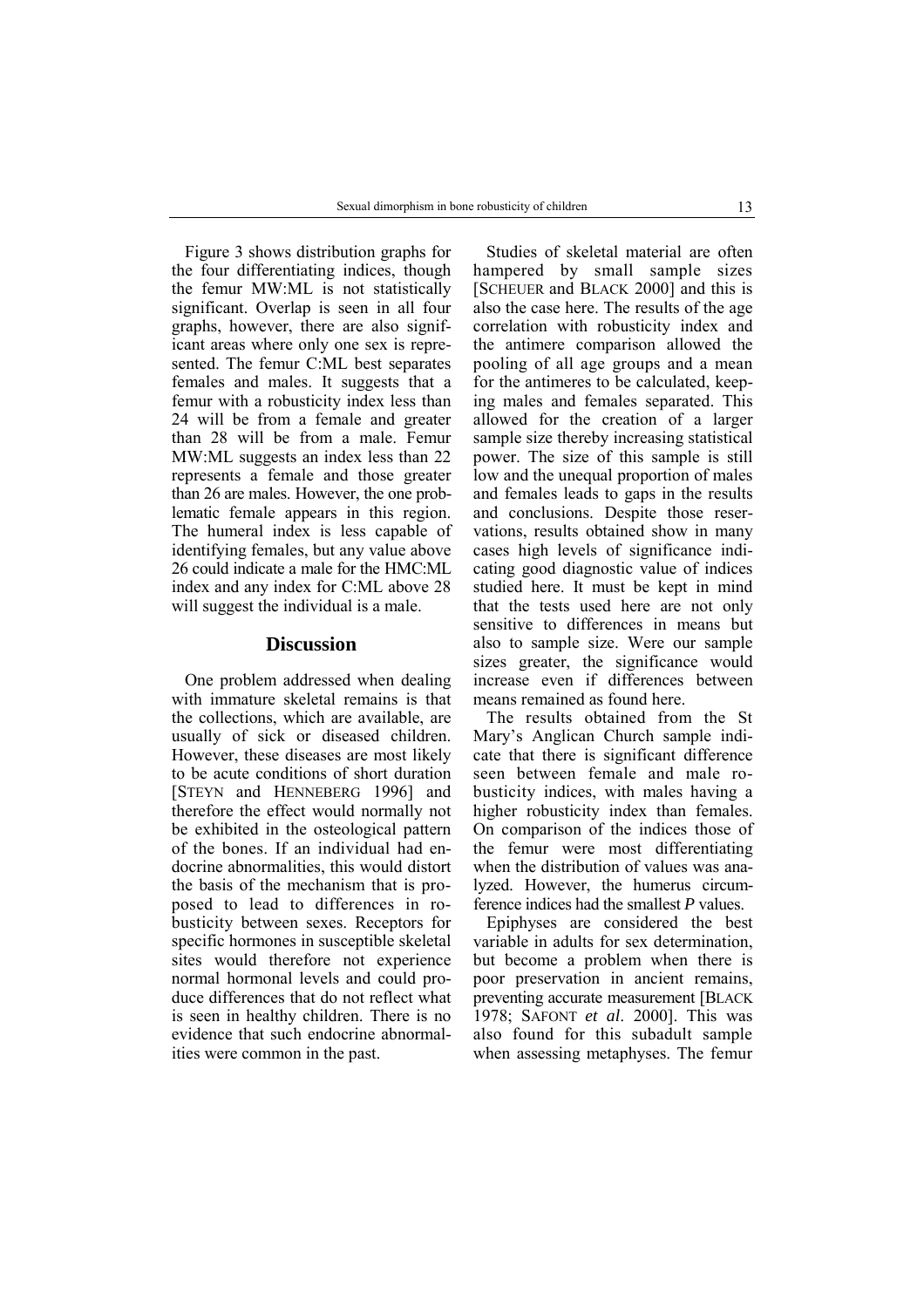MW:ML did show a difference in the means of females and males, however, the standard deviation was high and this resulted in a *P* value of 0.07. The same index mean for the humerus was even less significant. This could be due to the small female sample size, but could also be attributed to the deterioration of the bone and the difficulty experienced in obtaining accurate measurements. There is some indication that there is a difference between sexes, but it is suggested that these measurements be tested on a sample which is better preserved before conclusions are drawn.

The robusticity indices for midshaft circumference and minimal humerus circumference were significantly differentiating. HMC is the least subjective measurement as it is taken as the smallest circumference able to be measured, whilst a midshaft circumference is likely to change slightly depending on the exact proportions of the bone. This therefore suggests that the HMC robusticity index will present as the best index from which to judge sex. The initial results of this study do however indicate that the humerus C:ML is the most differentiating.

There was one problem female (burial #24), which distorted the femur robusticity values. There is no humerus available for this individual so this cannot be compared and therefore only the femur results are distorted. The mandible clearly suggests that this is a female, although its robusticity indices are placed clearly in the region where males are predominant (Fig. 3). The mandible method is only 81% accurate, so it is possible that this is a male, which emphasizes the usefulness of having additional methods which can be applied

to either support or contradict sex estimations based on morphology, or dentition (if appropriate). It could also, however, represent variation that is present in human populations, indicating that a large sample size is needed before discriminant functions are created. Perhaps without this individual the femur could actually present as having the most sexually dimorphic indices. Therefore, further study should include all indices studied here.

This study is based on a sample where sex has been determined by a method that is only 81% accurate. Using this as a basis for robusticity comparison, significant differences have been found between males and females. This indicates that sexual dimorphism in robusticity indices can be even more pronounced when true sex of individuals studied is known.

The one limitation of this study is that the results are based on another method, which has yet to be proven by an outside source. The fact that robusticity indices appear to follow the proposed sex groupings of the mandible method indicates that the same factors are influencing these two traits. Clearly, there is a factor acting to create two distinct groups for two different characteristics and the most likely factor is sex hormones during development. The initial result of this study, showing robusticity indices are grouped into two statistically significant groups by mandibular morphology, therefore also supports mandibular morphology as a successful technique for sex determination.

In conclusion, the results presented here suggest strongly that there is a difference between the robusticity indices of the humerus and femur of boys and girls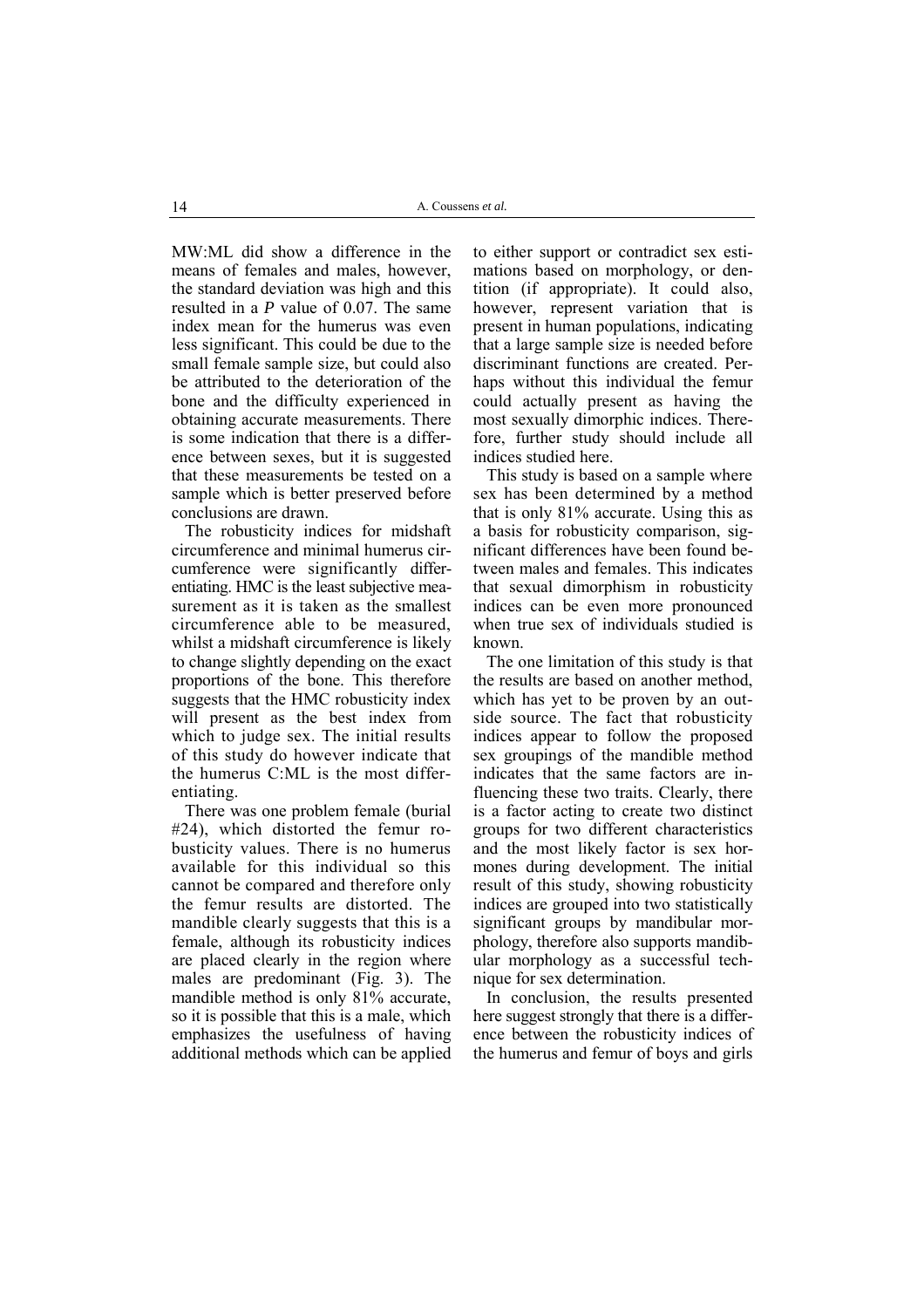aged 0-4 years. Further investigation should be carried out on larger samples of known sex, with the purpose of creating discriminant functions for the indices analyzed in this study. This should be carried out for samples from various populations and also include individuals aged older than 4 years to determine until what age this proposed method is successful.

#### **Acknowledgements**

We are grateful to Professor F.W. Rösing for comments on the original manuscript of this paper and to the late Dr Susan R. Loth for encouragement to undertake the study.

#### **References**

- BASS W.M., 1987, *Forensic anthropology: The American experience* [in:] *Death, Decay and Reconstruction: Approaches to Archaeology and Forensic Science*, A. Boddington, A.N. Garland, R.C. Janaway (eds.), Manchester University Press, Manchester, pp. 225-237
- BLACK T.K., 1978, *A new method for assessing the sex of fragmentary skeletal remains: Femoral shaft circumference*, Am. J. Phys. Anthropol., **48**, 227-232
- CIPOLLARO M., G. DI BERNADO, G. GALANO, U. GALDERISI, F. GUARINO, F. ANELINI, A. CASCINO, 1998, *Ancient DNA in human bone remains from Pompeii archaeological site*, Biochem. Biophys. Res. Commun., **247**, 901-904
- FAERMAN M, G. KAHILA, P. SMITH, C. GREENBLATT, L. STAGER, D. FILON, A. OPPENHEIM, 1997, *DNA analysis reveals the sex of infanticide victims*, Nature **385**, 212-213
- FRANCIS C.C., 1939, *The appearance of centres of ossification from birth to five years*, Am. J. Phys. Anthropol., **24**, 273-299
- HUNT D.R., 1990, *Sex determination in the subadult ilia: An indirect test of Weaver's*

 *non-metric sexing method*, J. For. Sci., **35**, 881-885

- LOTH S.R, M. HENNEBERG, 2001, *Sexually dimorphic mandibular morphology in the first few years of life*, Am. J. Phys. Anthropol., **115**, 179-186
- MALINA R.M, C. BOUCHARD, 1991, *Growth, Maturation and Physical Activity*, Human Kinetics Books, Champaign
- MOLLESON T., K. CRUSE, 1998, *Some sexually dimorphic feature of the human juvenile skull and their value in sex determination in immature skeletal remains*, J. Arch. Sci. **25**, 719-728
- PALMIROTTA R., F. VERGINALLI, G. TOTA, P. BATTISTA, A. CAMA, S. CARMIELLO, L. CAPASSO, R. MARTIN-COSTANTINI, 1997, *Use of a multiplex polymerase chain reaction in the sex typing of DNA extracted from archaeological bone*. Int. J. Osteoarchaeology **7**, 605-609
- RATHBUN T.A, J.E. BUIKSTRA, 1984, *Human Identification: Case studies in forensic anthropology*, C.C. Thomas, Springfield
- R÷SING F.W., 1983, *Sexing immature human skeletons*, J. Hum. Evol., **12**, 149-155
- SAFONT S., A. MALGOSA, M. EULALIA SUBIRS, 2000, *Sex assessment on the basis of long bone circumference*, Am. J. Phys. Anthropol., **113**, 317-328
- ST. HOYME L., M.Y. ISCAN, 1989, *Determination of sex and race*, [in:] *Reconstruction of life from the skeleton*, M.Y. Iscan, K.A.R. Kennedy (eds.), A.R. Liss, New York, pp. 66-69
- SCHEUER L., S. BLACK, 2000, *Developmental Juvenile Osteology*, Academic Press, London
- SCHUTKOWSKI H., 1993, *Sex determination of infant and juvenile skeletons: I. Morphogenetic features*, Am. J. Phys. Anthropol., **90**, 199-205
- STEYN M., M. HENNEBERG, 1996, *Skeletal growth of children from the iron age site at K2 (South Africa)*, Am. J. Phys. Anthropol., **100**, 389- 396
- SUNDICK R.I., 1977, *Age and sex determination of subadult skeletons*, J. For. Sci., **22**, 141-144
- UBELAKER D.H., 1989, *Human Skeletal Remains*, 2nd edn., Taraxacum Press, Washington
- WEAVER D.S., 1980, *Sex differences in the ilia of a known sex and age sample of fetal and infant skeletons*, Am. J. Phys. Anthropol., **52**, 191-195